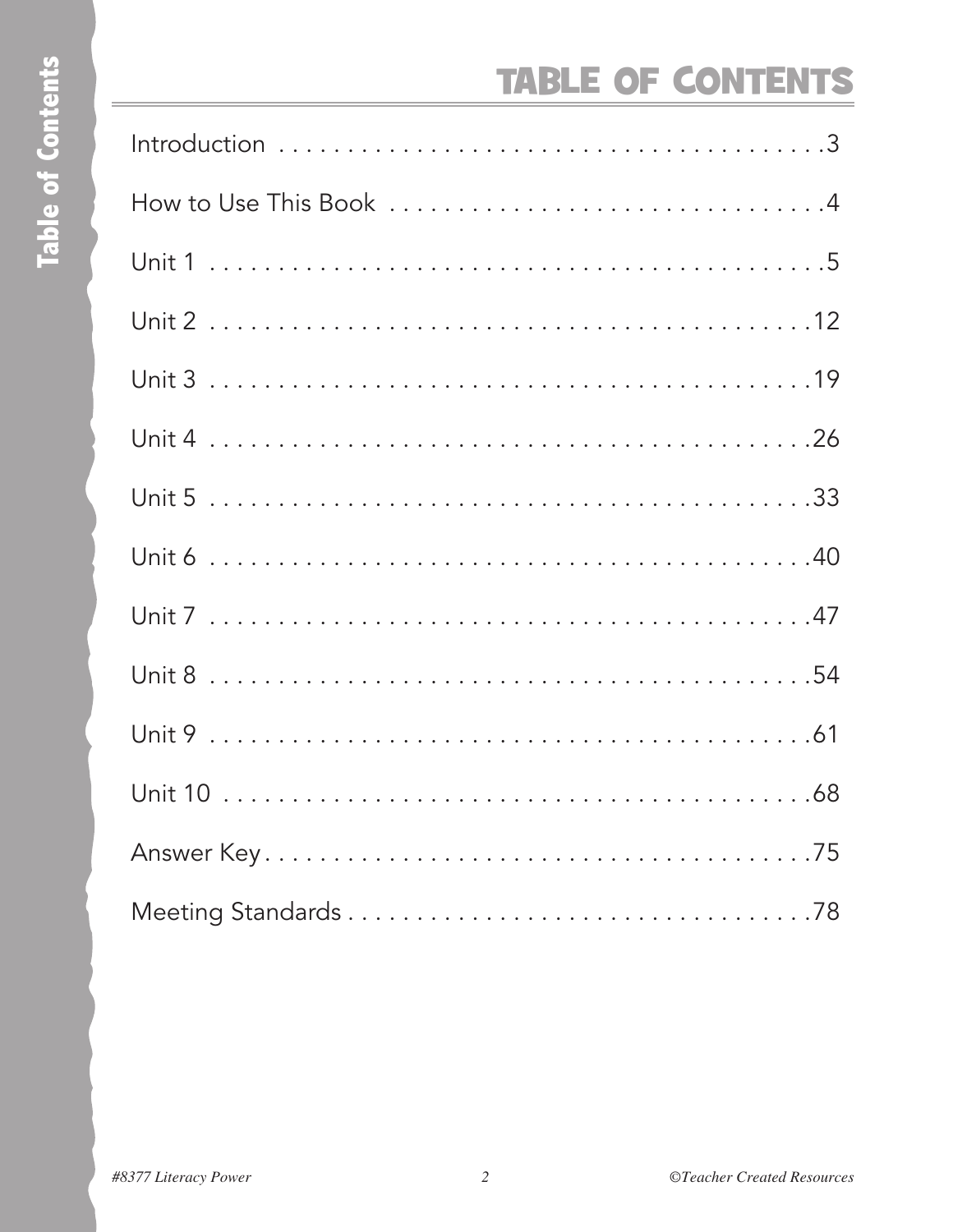### INTRODUCTION

**Name:** 

1. Combine each pair of sentences below into a single<br>to make sure you our new sentences below into a single<br>sentence has Lou are hannumente to a single sentence. Pear pair of sentences below into a sentence to a friend of the sentence of a friend of the sentence to a friend of the sentence of  $\frac{1}{n}$  and  $\frac{1}{n}$  and  $\frac{1}{n}$  and  $\frac{1}{n}$  and  $\frac{1}{n}$  and  $\frac{1}{n}$  to make sure your new sences below into<br>ientence has you are happy with it. The firer<br>a. The car with the form your it. The first sentence has been done fr<sup>ow sente<br>a. The car w.</sup> a. The car was  $_{blue}$ 

The small, blue car was small, since the car was small. b. I saw a big, yellow buildozer. The buildozer was going slowly

A crane was near the building. The crane lifted the pipe.

JOINING SENTENCES

The car was small and going slowly.

oad.

The dump truck went down the r

**Unit 2**

c. The road was dusty.

*Literacy Power* was developed as a tool for teachers who are looking to support or enhance an existing reading and language-arts curriculum. The *Literacy Power* series provides teachers and students with an alternative approach to grade-appropriate material and allows teachers to reinforce reading, writing, and language skills with their students through diverse and engaging units.

Each *Literacy Power* book includes a variety of text types, such as narrative, procedural, and recount, as well as an assortment of comprehension activities inspired by the text. Each book contains a variety of high-interest topics that aim at addressing reading and writing skills in an in-depth way.

The activities in this series promote higher-level thinking and can be used to teach specific skills, reinforce information previously taught, or simply provide additional practice.

Sample activities across the series include the following:

- reading for information
- following procedures
- responding to writing prompts
- understanding details
- combining sentences
- using words in context
- determining fact or fiction
- sequencing
- interpreting pictures
- • comparing and contrasting
- • organizing information
- defining new vocabulary
- drawing conclusions
- matching



#### **Standards**

The Common Core is a set of highly researched academic standards created by teachers, school chiefs, administrators, and other educational experts. The goal of the standards is for students required to graduate high school with the same skill set and academic knowledge to succeed in future endeavors. In order for this to occur, a set of common objectives needs to be met for each grade level.

To help students become career ready, all of the texts and activities in the *Literacy Power* series have been aligned to the Common Core State Standards. To learn more about these standards, visit *http://www.corestandards.org/* or *http://www.teachercreated.com/standards/.*

*©Teacher Created Resources 3 #8377 Literacy Power*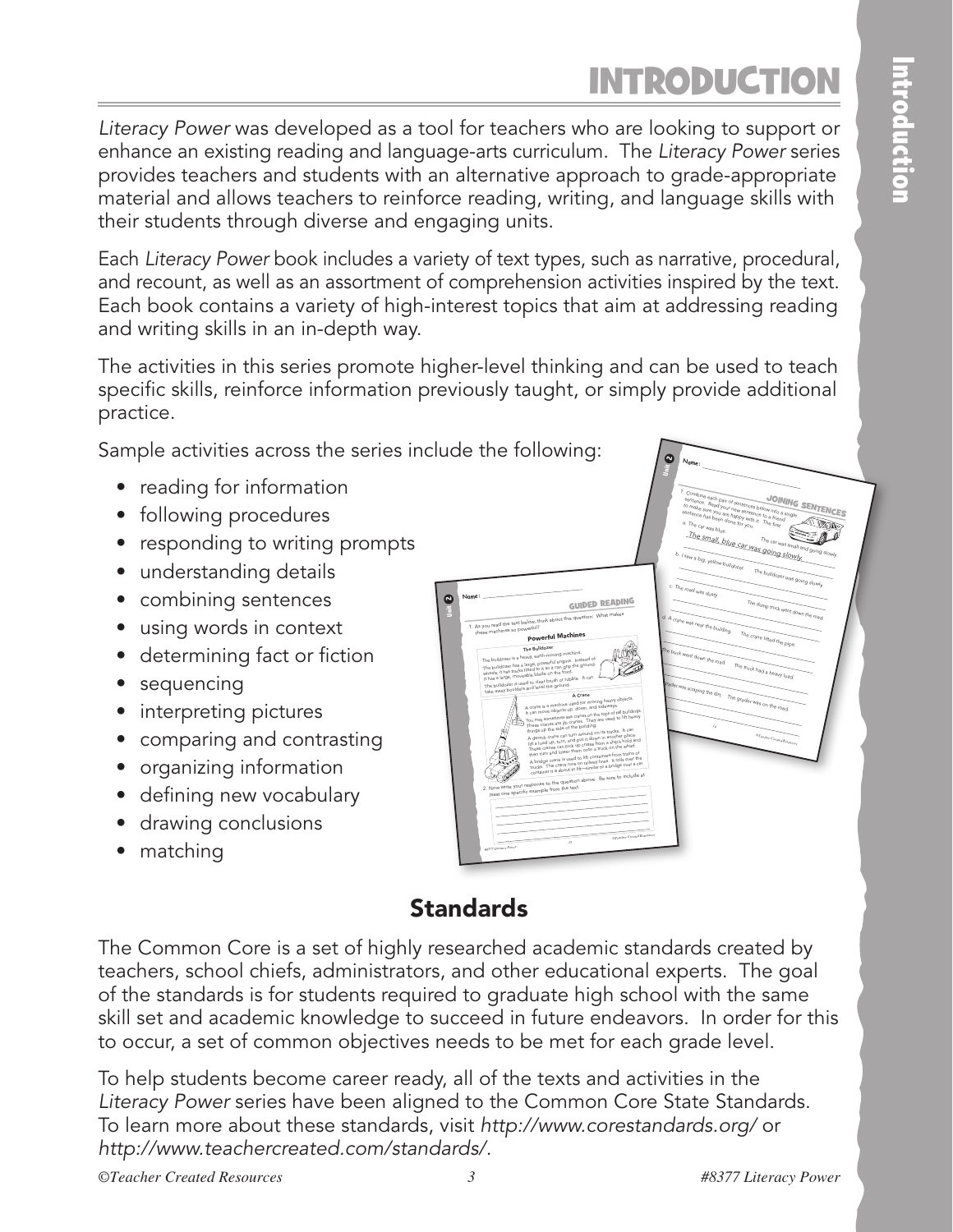### How to Use This Book

The book is divided into separate units, each with a particular theme structure either content themes or process themes. These themes are interwoven both conceptually and structurally. The content themes are based on the interests of students at their particular age and grade levels. The process themes focus on reading and writing processes.

*Literacy Power* provides students with a variety of opportunities to review classroom content. The activities can be used as independent or small-group practice, or they can provide teachers with opportunities for in-depth, whole-class instruction. Regardless of how you choose to use this book, the following tips may be helpful in implementing the program in your classroom.

- Introduce the workbook to your students and explain that the activities in the book will provide them with the opportunity to think about and interact with some of the concepts being taught in class, but possibly from a slightly different approach.
- • Explain that the pages are designed to be easily understood. The instructions for each activity are concise and were written to be as clear as possible. Remind students to read the directions for every activity very carefully, as each activity typically requires something slightly different. Depending on the level of your students, you may want to first read the directions as a group and answer any questions.
- Allow students time to flip through the workbook to become more familiar with the layout of the pages and the various activities. Discuss any themes or activities that they seem particularly excited about or pages that pique their interest.
- Give students ample time to complete each activity, and then discuss as a class afterwards. Make note of any activities or concepts that may be more difficult and may require further review or additional instruction.
- On occasion, allow students to complete activity pages with partners. Having a discussion about the content and questions is a great way to build fluency, collaboration skills, and shared knowledge.
- *Literacy Power* was developed to focus on skills and content appropriate for a particular grade level. If you find some of your students are struggling with the content or completing the activities too quickly, consider locating a similar activity from one of the other books in the *Literacy Power* series intended for either a younger or older grade level.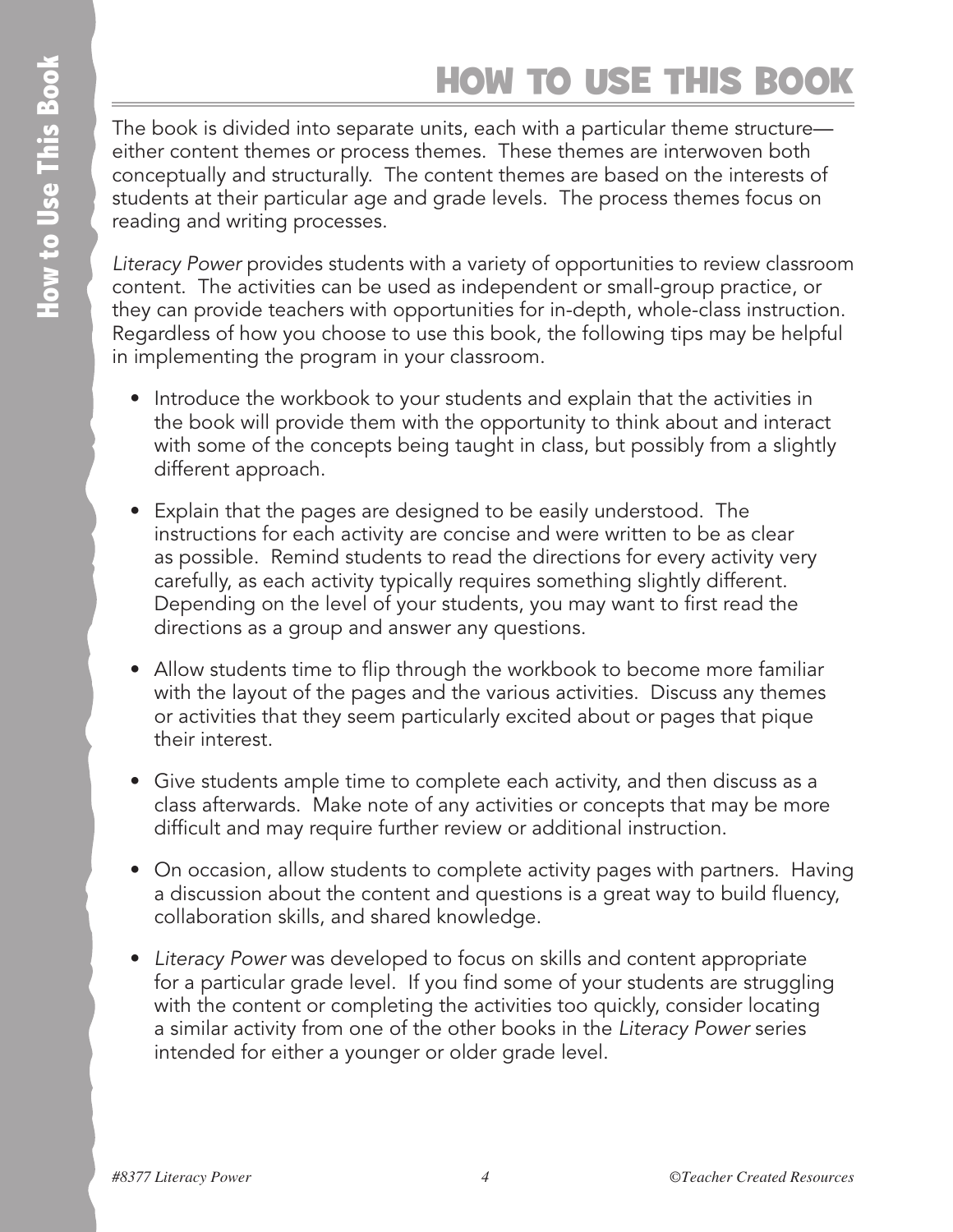**Name:** 

# READING A DIAGRAM

1. Use the information from the previous passages to label the levels of the rainforest.



2. In the boxes below, write four animals you might find at each level of the rainforest. You will find the information on page 63.

| emergent<br>level | canopy<br>level | understory<br>level | ground<br>level |  |  |  |  |
|-------------------|-----------------|---------------------|-----------------|--|--|--|--|
|                   |                 |                     |                 |  |  |  |  |
|                   |                 |                     |                 |  |  |  |  |
|                   |                 |                     |                 |  |  |  |  |
|                   |                 |                     |                 |  |  |  |  |

**Unit 9**